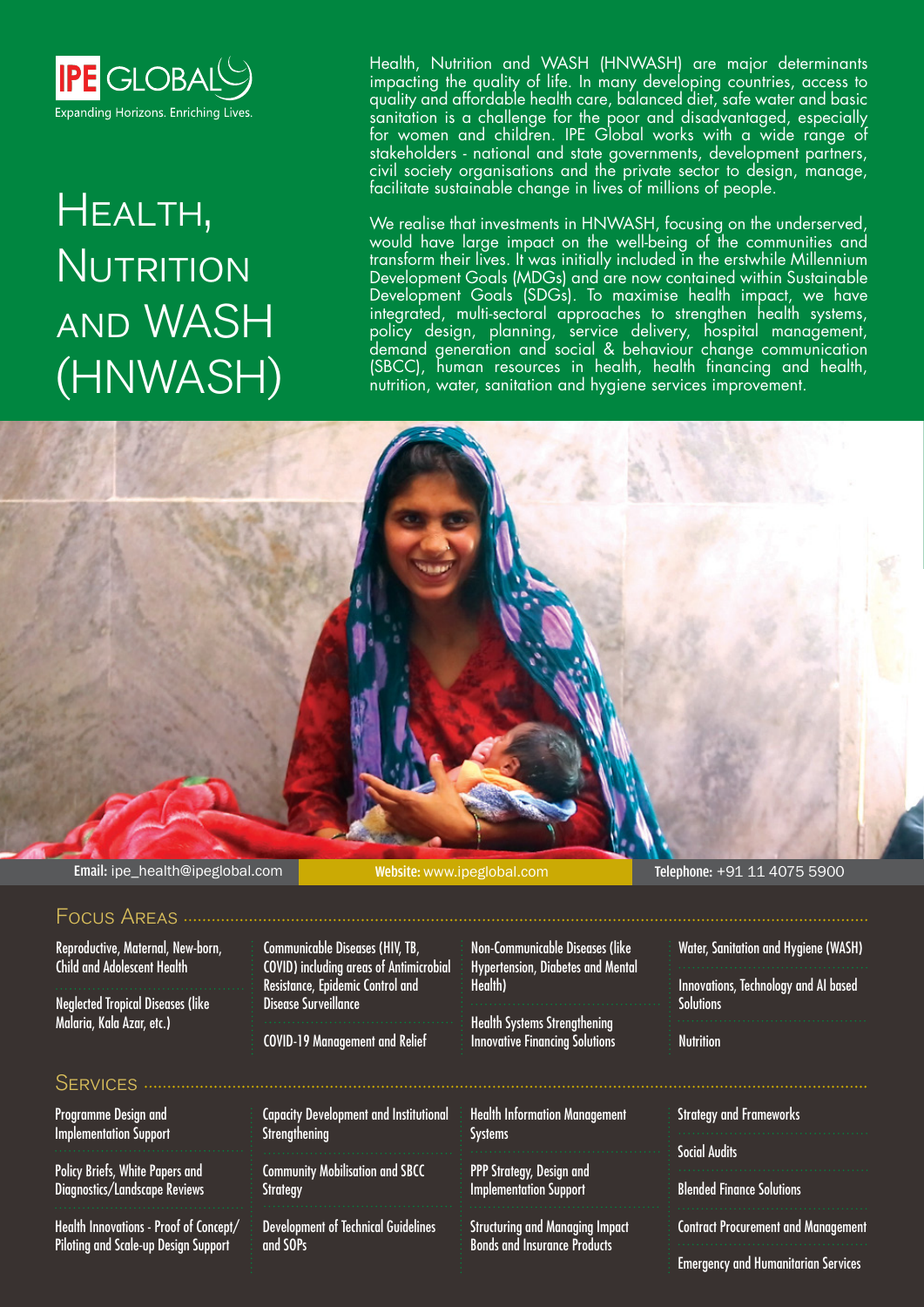# PROJECTS

USAID II SAMVEG: Systems Approach for MNCH focusing on Vulnerable Geographies, India (2021-2025)

USAID II Partnerships for Affordable Healthcare Access and Longevity (PAHAL), India (2015-2023)

The project seeks to accelerate India's efforts to reduce maternal, neonatal and infant mortality by providing a series of catalytic interventions to improve access, quality and accountability of MNCH services. It focuses on the 3 states of Jharkhand, Uttarakhand and Madhya Pradesh and 25 Aspirational Districts and is being implemented by a consortium of IPE Global, JSI, Dimagi and World health partners.

IPE Global is providing techno-managerial support at national, and state level for enhancing the quality and uptake of MNCH services in 3 states of Jharkhand, Uttarakhand and Madhya Pradesh and 25 Aspirational Districts in Jharkhand (19), Uttarakhand (2), Punjab (2), Haryana (1) and Himachal Pradesh (1). It will focus on engaging with the private sector, introducing innovations, promoting evidence-based good practices and leveraging technology using a 'continuum of care' approach.

Implemented with an assistance from U.S Agency for International Development (USAID), PAHAL is USAID/India and IPE Global's flagship project to catalyze innovative financing mechanisms to improve access to affordable and quality healthcare for India's most vulnerable populations. The project leverages private sector resources and innovative financial models to enable governments and donors to supplement traditional grant-based financing with new forms of conditional and catalytic support, as well as provide opportunities for private capital to generate social impact.

In keeping with this approach, the project has established a blended financing facility - SAMRIDH, supported by USAID, Indian Institute of Technology-Delhi (IIT-D), Principal Scientific Advisor to the Government of India, NATHEALTH, and in technical collaboration with the National Health Authority. SAMRIDH has mobilised a capital pool of over \$100 million from private sector and development funders. It leverages this fund to offer both grant and debt financing provision to healthcare enterprises, enabling them to scale high impact solutions that can; a) expand the availability of COVID-19 health solutions; b) support vaccine storage and distribution; c) improve the health infrastructure; and d) strengthen the skills of healthcare providers.

In addition, through PAHAL, we have collaborated with USAID and ChildFund to structure world's first pay-for-performance instrument - Mukti, focused on improving TB and nutrition outcomes in the state of Madhya Pradesh. The initiative is supported by the National Health Mission (NHM), the Government of Madhya Pradesh, and the Central TB Division, Government of India. Mukti addresses the bi-directional relationship between TB and under-nutrition, with an aim to contribute to the Government of India's target of eliminating TB by 2025.

PAHAL through its health financing models provides a unique platform for diverse stakeholders to come together and collectively advance action towards the national healthcare priorities.

#### WHO II Family Planning Logistics Management Information System: Strengthening Family Planning Supply Chain, India (2020-2021)

The SAMARTH initiative 'Sustain-Accelerate-Mainstream Access to Reproductive Health Through Health-systems' supported by World Health Organization (WHO) Country Office for India, together with Ministry of Health and Family Welfare (MoHFW), aims to achieve universal access to RH as per Government of India (GoI's) priorities on ending preventable maternal mortality. In 2017, MoHFW developed an innovative unified management information system – Family Planning Logistic Management Information System (FP LMIS) with an aim to manage supply chain from national level till ASHA level, reduce the supply disparities and regulate the flow of family planning supplies to the end users.

IPE Global has been assigned to provide support and relevant information to strengthen supply chain and improve commodity availability at all levels within and outside the facilities (community distribution) with the following objectives:

- Support the implementation and roll out of FPLMIS, including the establishment of a comprehensive data collection and reporting system by providing one state level consultant,
- Institutionalisation of FPLMIS data for decision making by encouraging state and district reviews on same by concerned authorities,
- Ensure access to FP commodities at facility and community level by strengthening FP supplies and its reporting.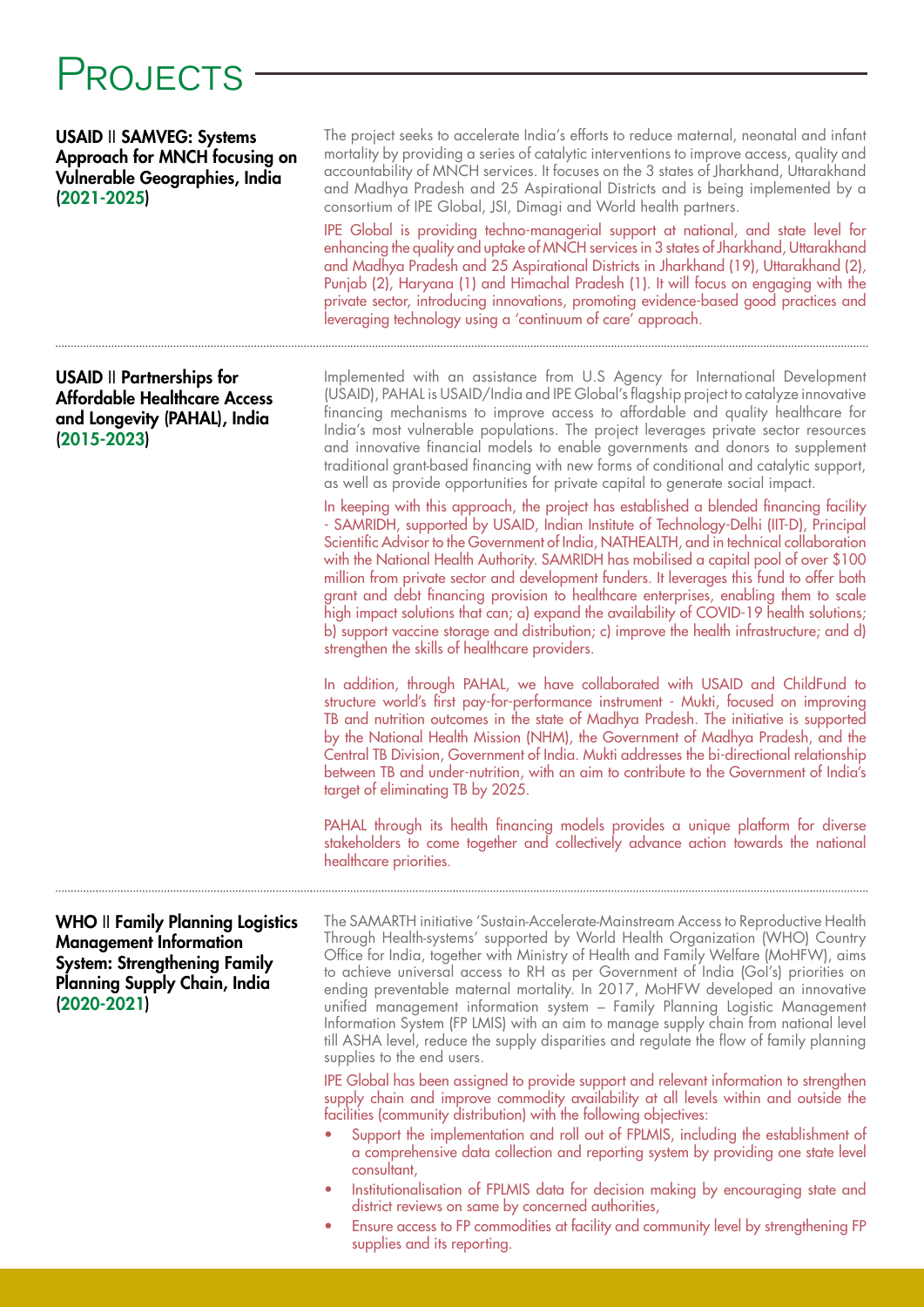| USAID II VRIDDHI - Scaling Up<br>Interventions in Reproductive,<br>Maternal, Neonatal, Child<br>and Adolescent Health<br>(RMNCH+A) Project (Jharkhand,<br>Uttarakhand, Chhattisgarh,<br>Punjab, Haryana, Odisha,<br>Himachal Pradesh, Assam,<br>Arunachal Pradesh, Madhya<br>Pradesh, Manipur, Meghalaya,<br>Mizoram, Nagaland and<br>Tripura) India (2014-2021) | Building on the gains of the National Health Mission, Ministry of Health and Family<br>Welfare (MoHFW), Government of India (GoI) launched Reproductive, Maternal,<br>Newborn, Child and Adolescent Health (RMNCH+A) strategy in the year 2013. The<br>strategy laid a renewed emphasis on high-impact health interventions and addressed<br>strengthening of healthcare services especially in the poor-performing geographies of<br>the country. The scaling up RMNCH+A interventions project, also known as "Vriddhi,"<br>is a flagship project of USAID. The project supports the scale-up of high impact<br>RMNCH+A interventions based on innovative approaches and management reforms<br>with the goal of reducing morbidity and mortality among women and children in 15<br>states of India.<br>We are providing techno-managerial support to bridge the gap between policy and<br>implementation through training and capacity building of health service providers,<br>evidence sharing for informed decision making and effective dissemination strategies.<br>Besides giving inputs to the state counterparts to prepare state-specific implementation<br>guidelines, Vriddhi is supporting MoHFW, Gol through dedicated programme<br>management units for national programmes Labour Room Quality Improvement<br>(LaQshya) and Aspirational Districts. These units embedded within MoHFW provide<br>implementation guidance, monitoring and support for the respective programmes. Other<br>systemic support includes strengthening First Referral Units (FRU), roll out of Family<br>Planning Logistics Management Information Systems (FPLMIS), and Public Financial<br>Management (PFM). |
|------------------------------------------------------------------------------------------------------------------------------------------------------------------------------------------------------------------------------------------------------------------------------------------------------------------------------------------------------------------|----------------------------------------------------------------------------------------------------------------------------------------------------------------------------------------------------------------------------------------------------------------------------------------------------------------------------------------------------------------------------------------------------------------------------------------------------------------------------------------------------------------------------------------------------------------------------------------------------------------------------------------------------------------------------------------------------------------------------------------------------------------------------------------------------------------------------------------------------------------------------------------------------------------------------------------------------------------------------------------------------------------------------------------------------------------------------------------------------------------------------------------------------------------------------------------------------------------------------------------------------------------------------------------------------------------------------------------------------------------------------------------------------------------------------------------------------------------------------------------------------------------------------------------------------------------------------------------------------------------------------------------------------------------------------------------------------------|
| <b>WHO</b> II Management of Rapid<br><b>Response Team members (RRTs)</b><br>to support COVID-19 vaccine<br>introduction, Pan India (2021)                                                                                                                                                                                                                        | The project is aimed to support WHO in carrying out recruitment, pay-rolling,<br>management and administration of fifty rapid response team members to support the<br>Government of India in COVID vaccination programme.<br>IPE Global is engaged in the following:<br>Support district with preparedness, implementation and monitoring of COIVD-19<br>vaccine introduction,<br>Interagency coordination for COVID-19 vaccine introduction and accountability<br>$\bullet$<br>mechanism of task forces,<br>Support district with planning, capacity-building, implementation and monitoring of<br>$\bullet$<br>COVID-19 vaccine introduction,<br>Document lessons learnt during the COVID-19 vaccine introduction, and<br>Support planning and implementation of other immunization strengthening activities<br>including routine immunization micro-planning strengthening and capacity-building<br>of government medical officers on immunization.<br>The purpose of this project is to support the Government of India is scaling-up the<br>COVID-19 vaccine drive and it gives IPE Global an opportunity to be part of the COVID<br>vaccination efforts of the country.                                                                                                                                                                                                                                                                                                                                                                                                                                                                                                                            |
| <b>Children's Investment Fund</b><br>Foundation (CIFF)      <br><b>UDAAN-A 360 Degree</b><br><b>Approach to Prevent Teenage</b><br>Pregnancy in Rajasthan<br>$(2016 - 2021)$                                                                                                                                                                                     | Udaan is an integrated intervention which seeks to prevent adolescent pregnancies in<br>Rajasthan by leveraging existing government programmes and platforms for realising<br>girl's potential and reducing the number of low birth weight babies born from teenage<br>mothers. It adopts a multi-sectoral approach, layering interventions that go beyond<br>sexual reproductive health education to fundamentally change the way adolescent<br>programming is delivered. The project is being implemented with Department of<br>Medical, Health and Family Welfare and Department of Education, Government of<br>Rajasthan with a focus on pan-state reforms with demonstration of integrated approach<br>in Udaipur and Dholpur districts.<br>We are providing technical assistance to the Government of Rajasthan for preventing<br>adolescent pregnancy through a combined approach – that keeps girls in school,<br>increases their knowledge of and access to sexual and reproductive health, and changes<br>social practices that perpetuate early marriage and pregnancy. In addition, through<br>project Udgan, we are indirectly reaching out to the adolescent girls across Rajasthan                                                                                                                                                                                                                                                                                                                                                                                                                                                                                                        |

project Udaan, we are indirectly reaching out to the adolescent girls across Rajasthan with information and services on pre-matric scholarships, thereby improving retention of adolescent girls in secondary schools. Project Udaan is expected to reach out to over 3 million married women of reproductive age with information on various methods of contraception and family planning services.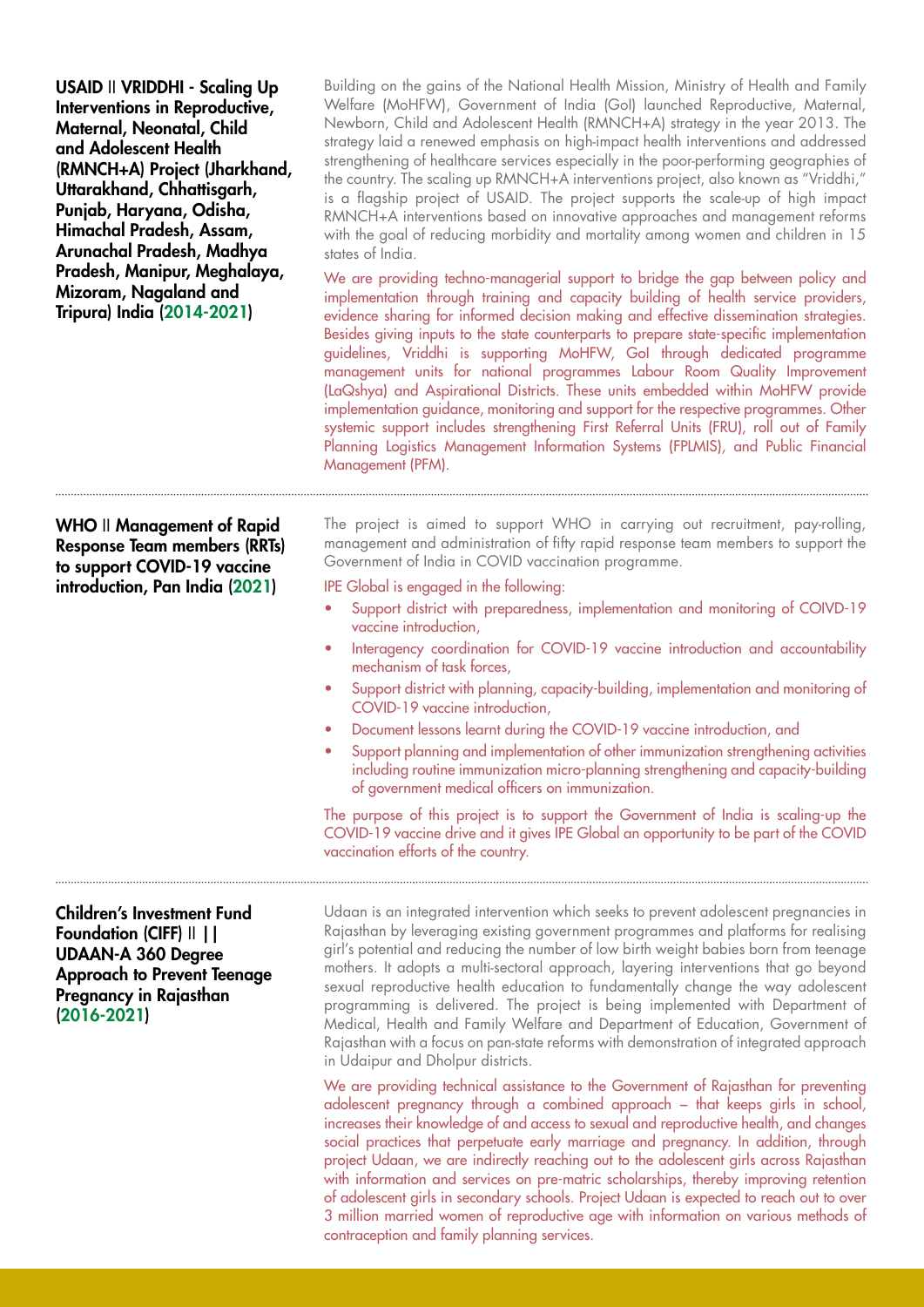FCDO II Project Design: FCDO India component of The Personal Protective Equipment and Medical Supplies Production (PPEP), India (2021)

The overall objective of Personal Protective Equipment and Medical Supplies Production programme (PPEP) is to support Official Development Assistance (ODA) eligible countries to boost the production and diversify the supply of high-quality PPE and other medical products, capable of meeting local, regional and global demand specifications. The project also aims to ensure the high quality of the product, the programme will also work to improve labour standards, protect workers' health and safety in production, and ensure ethical and sustainable manufacture.

IPE Global, as the consortium partner will provide Technical Assistance (TA) to manufacturers of PPE in India. The team will also support in the following:

- Design an integrated MEL plan (including log framework, indicators),
- Development and finalization of an MIS system as per the agreed indicators in the M&E plan and standardized data collection formats.

DASRA II Strengthening Youth and Adolescent Participation in Health Programmes through RKSK Platforms – Jharkhand, India (2021)

The objective of the assignment is to strengthen the participation of youth and adolescents within the engagement platforms devised under the RKSK programme. The project will support in standardizing and codifying best practices and in institutionalizing within the NHM system in the state. The pilot will be conducted in one block of Simdega district and will utilize the existing platforms such as Adolescent Health Days (AHDs), School Health Programmes (SHP), community mobilization for engaging with adolescents and youth. Adolescents especially over the age of 16 years transition into adult roles and responsibilities.

IPE Global is providing techno-managerial support to Dasra and its implementation agency in piloting Adolescent Health Days (AHDs) in select locations and support in institutionalizing/scale-up of the tested innovations. The team is further engaged in the following key activities:

- Developing comprehensive QA & monitoring plan and ensure oversight and quality assurance of the field level activities,
- Supporting in development of the technical project design and strategies for engagement of adolescents,
- Providing technical inputs as required for program documents SOPs, manuals etc.,
- Co-facilitating and supporting NGO field staff in its engagement with block level supervisors to conduct review meetings,
- Developing block and sub-centre level report cards,
- Facilitating with government partners to ensure approvals for the implementation work,
- Supporting implementation agency in On-the-job coaching and mentoring of FLWs and supervisors,
- Undertaking comprehensive documentation development of advocacy video, process documentation report.

Vital Strategies II Project Management Support to Vital Strategies in Support for a Hypertension Prevention and Control Project in Collaboration with the Ethiopian Federal Ministry of Health, Ethiopia (2019-2020)

Vital Strategies partners global expertise with local leadership to make progress against some of the world's most difficult health challenges. The Ministry of Health (MoH), Government of Federal Republic of Ethiopia in collaboration with World Health Organization and Resolve to Save Lives, an initiative of Vital Strategies, is conducting a Hypertension Prevention and Control Project in five regions & two city administrations of Ethiopia. The project includes hypertension prevention through screening, treatment, care and health education at the point of care, on service uptake and treatment adherence, and salt reduction campaigns at community and schools.

We provided project management support to Vital Strategies project - Support for a Hypertension Prevention and Control in Ethiopia. The team was responsible for payroll management if project staff in compliance with the laws of Ethiopia; issuing contracts to project staff using defined template; ensuring timely disbursement of payments to project staff and timely payment of taxes (as applicable) and other required compliances with Ethiopian authorities; providing adequate travel safety and security for the project staff, including pre-trip briefings and emergency medical and security assistance while they are on the project related travel.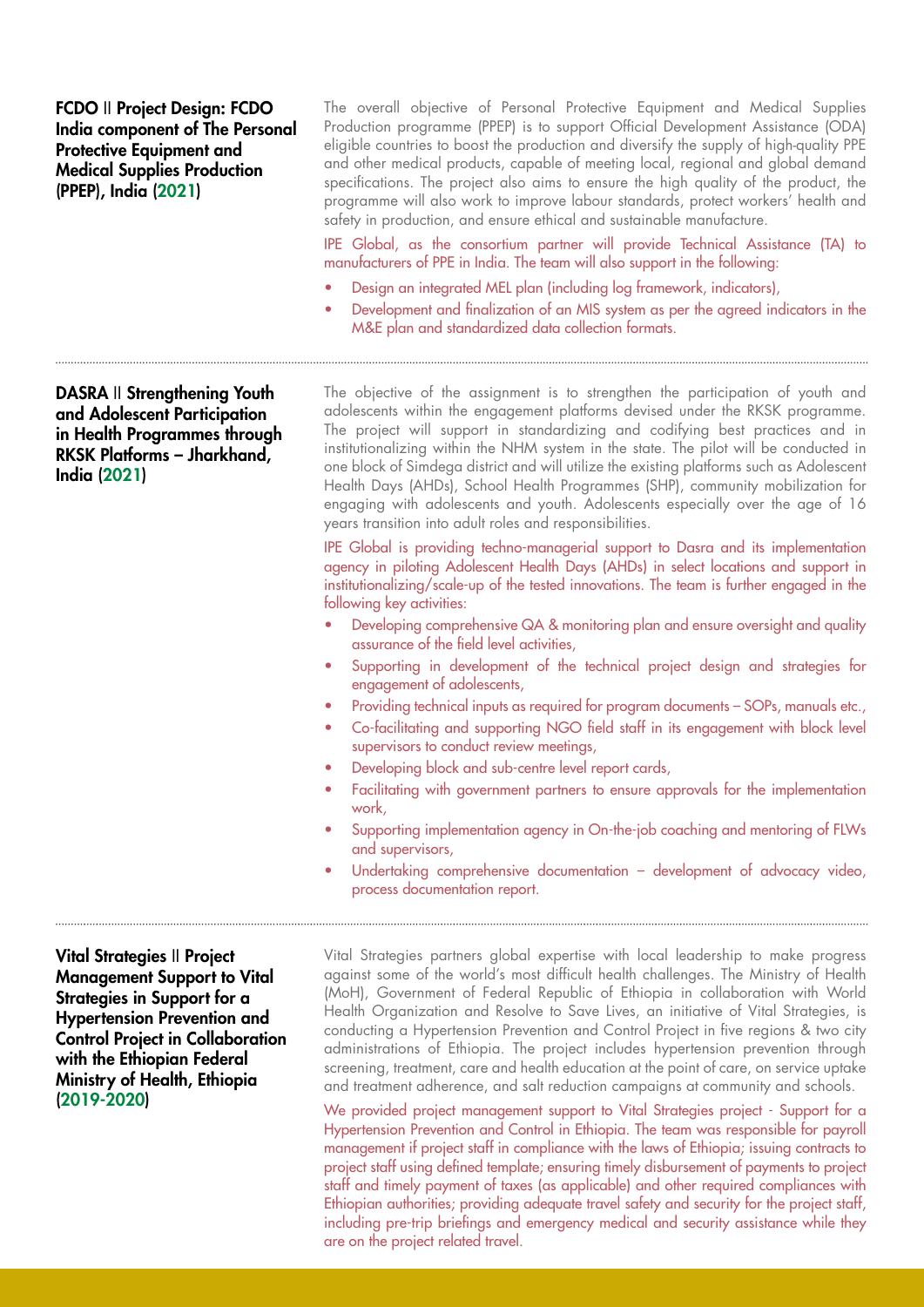BMGF/FHI 360 II Alive & Thrive - Implementation Research on Integrating Maternal Nutrition Interventions in Existing MNCH Services in two Districts of Uttar Pradesh, India (2018-2020)

Pathfinder International II Facility Assessment of Family Planning Focusing Adolescent and Youth-Friendly Services (AYFS), PPFP, PACFP, Post MR-FP and Gender Responsiveness, Bangladesh (2019)

UNICEF II Conduct Child Protection System Mapping and Assessment, Bangladesh (2018-2019)

Alive & Thrive (A&T) is a global initiative that supports scaling up of nutrition interventions with an aim to save lives, prevent illness, and ensure healthy growth by promoting optimal maternal, infant, and young child nutrition. To address the challenges of maternal under-nutrition in Uttar Pradesh, A&T demonstrated that innovative approaches to improving nutrition could be strengthened by leveraging existing service delivery platforms to deliver maternal nutrition interventions at scale.

We worked with the government systems to implement multi-pronged strategies to strengthen service delivery, focusing on capacity building of frontline workers and their supervisors, generating demand for maternal nutrition services through community engagement and interpersonal counselling (IPC) leading to behaviour change not only for the pregnant women but also for their immediate family members.

In partnership with the Ministry of Health and Family Welfare, Government of Bangladesh, Pathfinder International provided adaptive, needs-driven technical assistance and systems strengthening at national, divisional, district, and upazila levels. This project reached those most in need of family planning services and information - districts and divisions with lower modern contraceptive prevalence and populations facing the greatest barriers.

We conducted facility assessment to present a snapshot of family planning programming with a focus on AYFS, PPFP, PACFP, Post MR-FP and gender responsiveness across the 32 districts in the 4 divisions of Dhaka, Mymensingh, Syhlet and Chittagong where use of family planning methods is relatively lower. The assessment covered three main components – adolescent reproductive health services; integration of family planning into post-partum, post-abortion care, post-MR services and gender responsiveness. The assessment looked at the status of adolescent and youth reproductive health and the Government of Bangladesh's response to adolescent and youth family planning needs, including gender considerations.

The project aimed to obtain a common understanding of the current system, its strengths and weaknesses, agreement on a division of labour among ministries, and agencies and their roles in redefining and strengthening the system. The primary objective of this assignment was to undertake a thorough mapping and assessment of country-level comprehensive child protection systems, laws, policies, services and procedures and capacities in place and to identify obstacles and opportunities in enforcing these laws and policies, especially in reaching vulnerable and excluded groups in Bangladesh.

We assisted UNICEF in providing an update on the key components of the child protection systems in Bangladesh. We identified and analysed major strengths, weaknesses, gaps and opportunities in the current system; developed an analysis of information on the quality of services, coordination, measures and monitoring systems; assessed the government agency's perception, capacity and ownership to enforce the children's act which if properly resourced would contribute to strengthening of the child protection systems; provided recommendations for further UNICEF programmatic support for system strengthening.

The World Bank II Capacity Building of State, District and Block Convergence Committees on Multi-sectoral Planning and Monitoring of Nutrition Actions, Bihar, India (2018-2019)

Government of India's National Nutrition Mission (NNM) bought about convergence of various nutrition related schemes by bringing under one framework key nutrition related interventions, indicators and targets to be monitored and achieved by relevant line departments implementing these schemes. For this, the convergence committees were constituted to facilitate the operationalization of this framework.

We supported the Convergence Committees in two districts of Bihar - Sitamarhi and Gaya, by building their capacity to provide an unparalleled opportunity to facilitate a lasting and shared understanding amongst key ministries and stakeholders on the importance of nutrition and its centrality in determining overall human development. This included identification of gaps and potential interventions to address these gaps, supporting the development, implementation and monitoring of concrete action plans by the convergence committees at different levels, defining multi-sector nutrition convergence actions and assisting the committees in implementation and monitoring of the action plans.